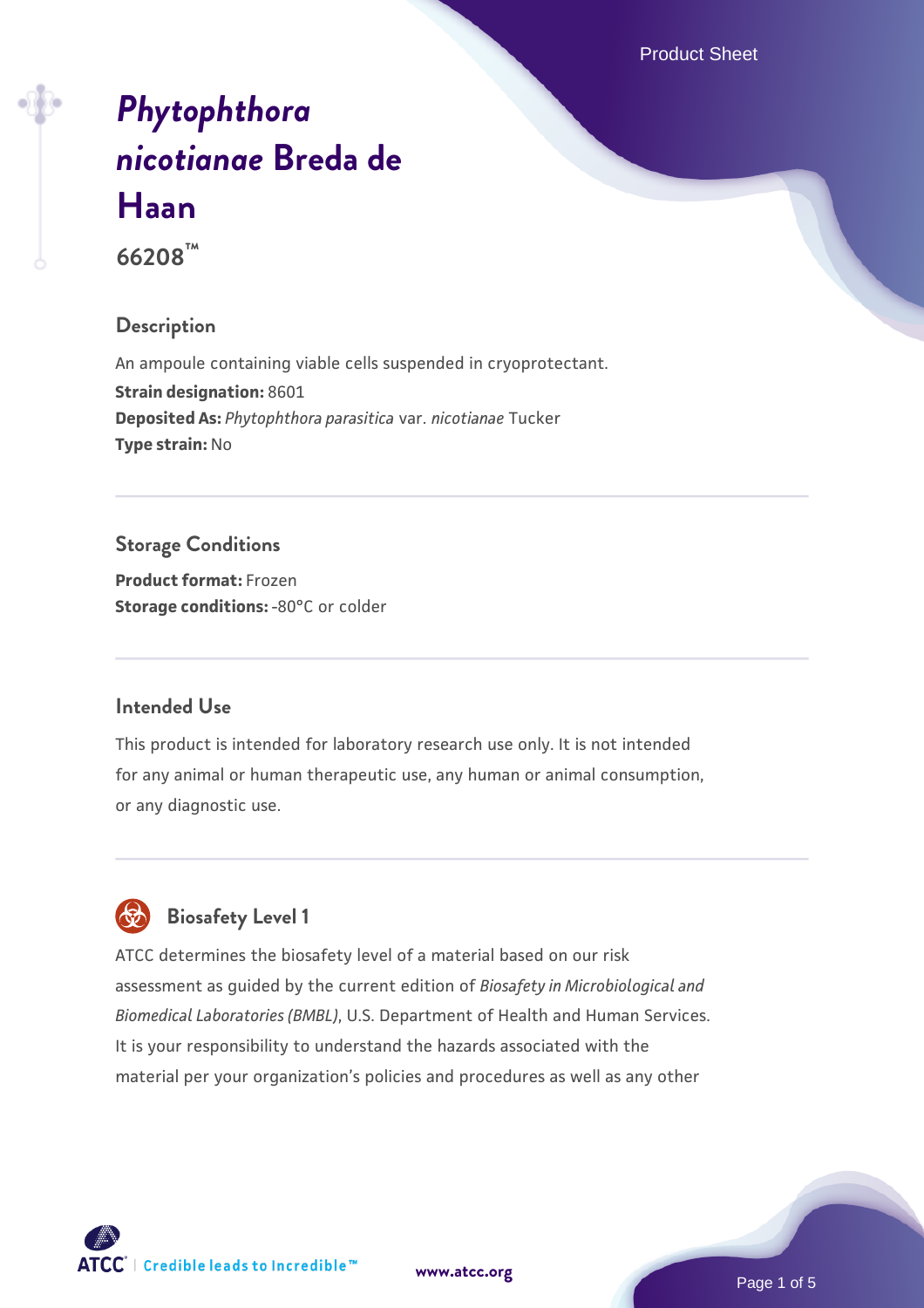applicable regulations as enforced by your local or national agencies.

ATCC highly recommends that appropriate personal protective equipment is always used when handling vials. For cultures that require storage in liquid nitrogen, it is important to note that some vials may leak when submersed in liquid nitrogen and will slowly fill with liquid nitrogen. Upon thawing, the conversion of the liquid nitrogen back to its gas phase may result in the vial exploding or blowing off its cap with dangerous force creating flying debris. Unless necessary, ATCC recommends that these cultures be stored in the vapor phase of liquid nitrogen rather than submersed in liquid nitrogen.

#### **Certificate of Analysis**

For batch-specific test results, refer to the applicable certificate of analysis that can be found at www.atcc.org.

#### **Growth Conditions**

**Medium:**  [ATCC Medium 343: V8 juice agar](https://www.atcc.org/-/media/product-assets/documents/microbial-media-formulations/3/4/3/atcc-medium-0343.pdf?rev=fbf48fa24e664932828269db1822ab12) **Temperature:** 24°C

#### **Handling Procedures**

**Frozen ampoules** packed in dry ice should either be thawed immediately or stored in liquid nitrogen. If liquid nitrogen storage facilities are not available, frozen ampoules may be stored at or below -70°C for approximately one week. **Do not under any circumstance store frozen ampoules at refrigerator**



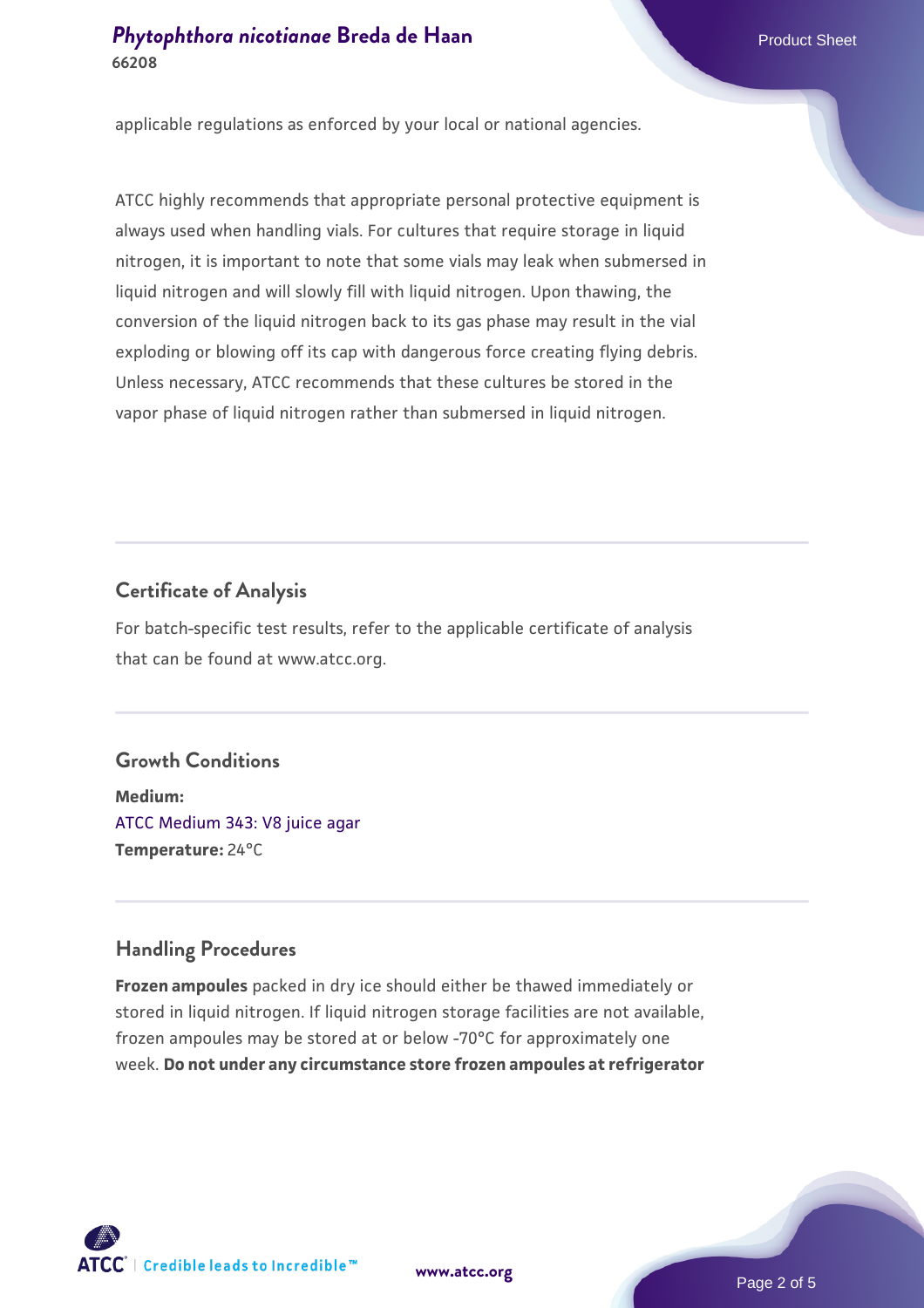#### **[Phytophthora nicotianae](https://www.atcc.org/products/66208) [Breda de Haan](https://www.atcc.org/products/66208)** Product Sheet **66208**

**freezer temperatures (generally -20°C)**. Storage of frozen material at this temperature will result in the death of the culture.

- 1. To thaw a frozen ampoule, place in a **25°C to 30°C** water bath, until just thawed **(approximately 5 minutes)**. Immerse the ampoule just sufficient to cover the frozen material. Do not agitate the ampoule.
- 2. Immediately after thawing, wipe down ampoule with 70% ethanol and aseptically transfer at least 50 µL (or 2-3 agar cubes) of the content onto a plate or broth with medium recommended.
- 3. Incubate the inoculum/strain at the temperature and conditions recommended.
- 4. Inspect for growth of the inoculum/strain regularly for up to 4 weeks. The time necessary for significant growth will vary from strain to strain.

#### **Material Citation**

If use of this material results in a scientific publication, please cite the material in the following manner: *Phytophthora nicotianae* Breda de Haan (ATCC 66208)

#### **References**

References and other information relating to this material are available at www.atcc.org.

#### **Warranty**

The product is provided 'AS IS' and the viability of ATCC<sup>®</sup> products is warranted for 30 days from the date of shipment, provided that the customer has stored and handled the product according to the information included on the product information sheet, website, and Certificate of Analysis. For living cultures, ATCC lists the media formulation and reagents that have been found to be effective for the product. While other

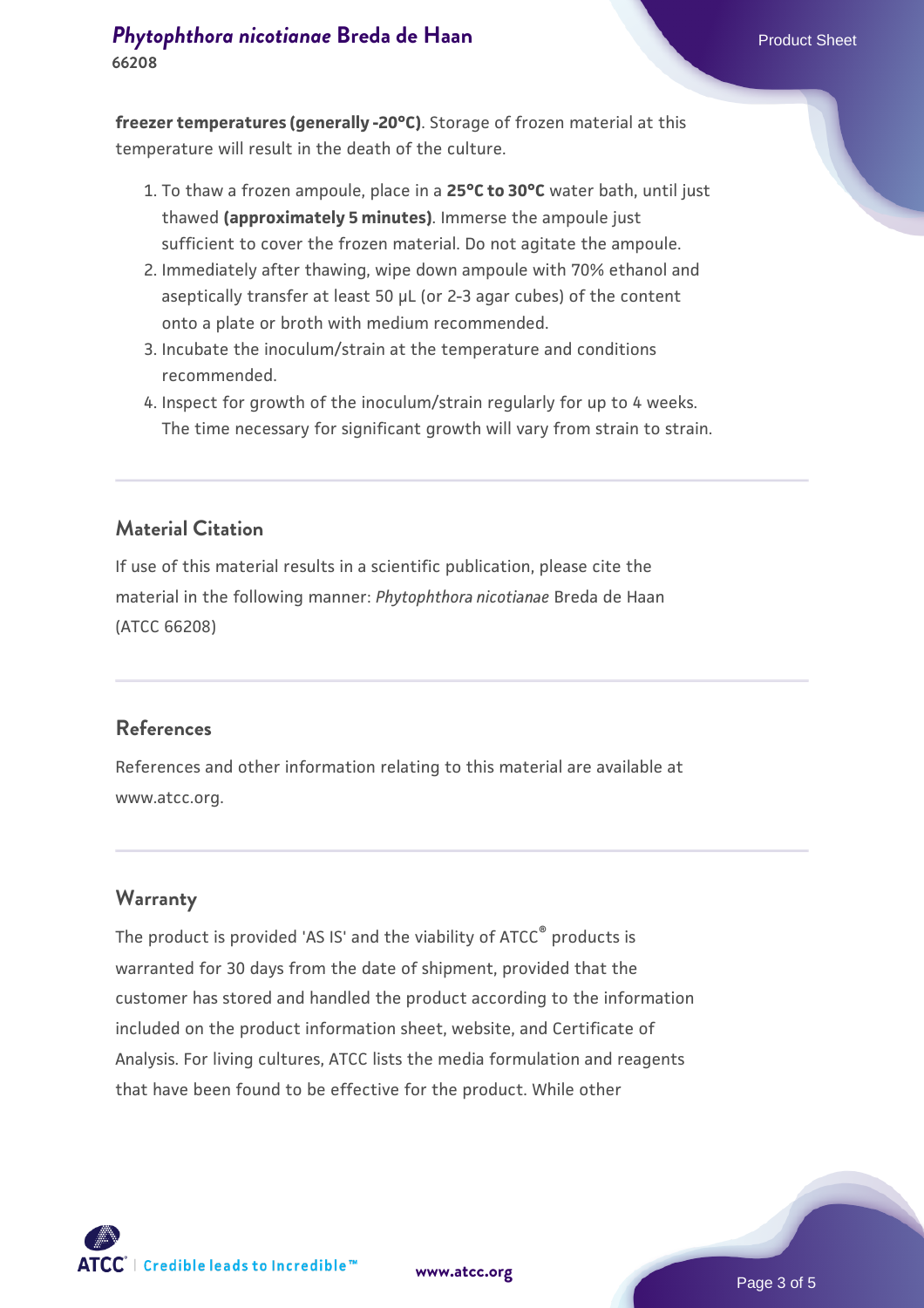#### **[Phytophthora nicotianae](https://www.atcc.org/products/66208) [Breda de Haan](https://www.atcc.org/products/66208)** Product Sheet **66208**

unspecified media and reagents may also produce satisfactory results, a change in the ATCC and/or depositor-recommended protocols may affect the recovery, growth, and/or function of the product. If an alternative medium formulation or reagent is used, the ATCC warranty for viability is no longer valid. Except as expressly set forth herein, no other warranties of any kind are provided, express or implied, including, but not limited to, any implied warranties of merchantability, fitness for a particular purpose, manufacture according to cGMP standards, typicality, safety, accuracy, and/or noninfringement.

#### **Disclaimers**

This product is intended for laboratory research use only. It is not intended for any animal or human therapeutic use, any human or animal consumption, or any diagnostic use. Any proposed commercial use is prohibited without a license from ATCC.

While ATCC uses reasonable efforts to include accurate and up-to-date information on this product sheet, ATCC makes no warranties or representations as to its accuracy. Citations from scientific literature and patents are provided for informational purposes only. ATCC does not warrant that such information has been confirmed to be accurate or complete and the customer bears the sole responsibility of confirming the accuracy and completeness of any such information.

This product is sent on the condition that the customer is responsible for and assumes all risk and responsibility in connection with the receipt, handling, storage, disposal, and use of the ATCC product including without limitation taking all appropriate safety and handling precautions to minimize health or environmental risk. As a condition of receiving the material, the customer agrees that any activity undertaken with the ATCC product and any progeny or modifications will be conducted in compliance with all applicable laws, regulations, and guidelines. This product is provided 'AS IS' with no representations or warranties whatsoever except as expressly set forth herein and in no event shall ATCC, its parents, subsidiaries, directors, officers,